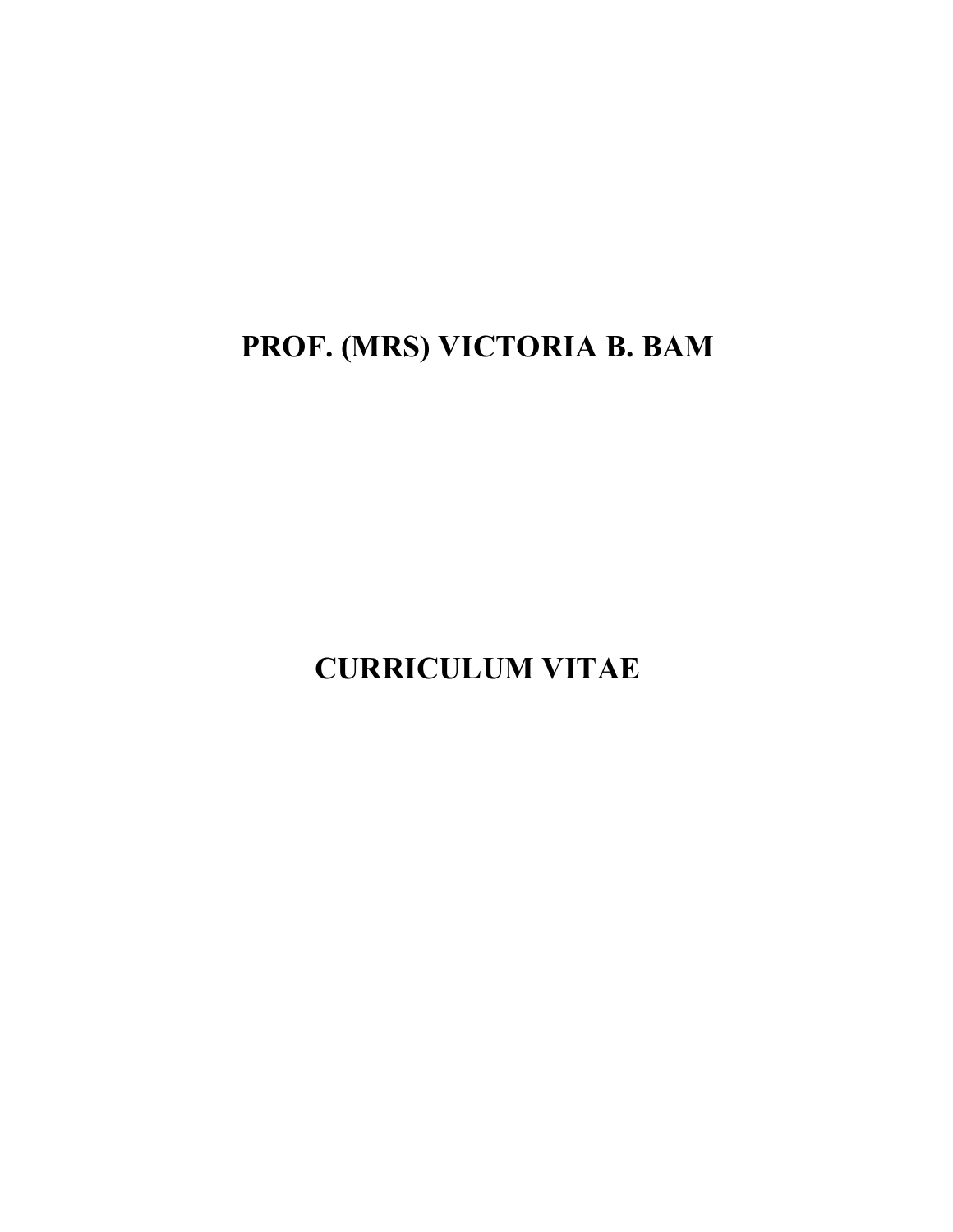|                 | PERSONAL INFORMATION<br>1.                                                                                                                            |
|-----------------|-------------------------------------------------------------------------------------------------------------------------------------------------------|
| Name            | <b>BAM, Victoria</b>                                                                                                                                  |
| Rank            | <b>Associate Professor</b>                                                                                                                            |
| Nationality     | Ghanaian                                                                                                                                              |
| Contact         | <b>Department of Nursing</b>                                                                                                                          |
|                 | Kwame Nkrumah University of Science and Technology (KNUST)                                                                                            |
|                 | PMB, UPO                                                                                                                                              |
|                 | Kumasi, Ghana                                                                                                                                         |
|                 | Mobile: 0244504751                                                                                                                                    |
|                 | E-mail: elormbam@yahoo.com/vbbam.chs@knust.edu.gh                                                                                                     |
|                 | ORCID ID: https://orchid.org/0000-0003-2780-7579                                                                                                      |
|                 | 2. EDUCATION                                                                                                                                          |
|                 | 2010: Ph.D. (Community Health), KNUST                                                                                                                 |
|                 | 2002: Dip. (Research Methodology), DBL/Institute for Health Research and                                                                              |
|                 | Development, University of Copenhagen, Denmark                                                                                                        |
|                 | 2001: M.Sc. Health Services Planning and Management, KNUST                                                                                            |
|                 | 1990: B.Sc. Nursing with Nutrition, University of Ghana, Legon                                                                                        |
|                 |                                                                                                                                                       |
|                 | 3. PROFESSIONAL QUALIFICATION                                                                                                                         |
| 1991: Midwifery | 1991: State Registered Nursing (SRN)                                                                                                                  |
|                 | 1991: Public Health Nursing                                                                                                                           |
|                 |                                                                                                                                                       |
|                 | <b>WORK EXPERIENCE</b><br>4.                                                                                                                          |
| 1.              | August 1, 2020 - Date: Associate Professor, Department of Nursing, KNUST                                                                              |
| 2.              | August 2019 - May 2020: Fulbright Scholar-in-Residence, Millikin University, Illinois, USA                                                            |
| 3.              | August 1, 2016 - July 31, 2018: Vice Dean, Faculty of Allied Health Sciences, KNUST                                                                   |
| 4.              | August 1, 2016 - July 31, 2018: Head, Department of Nursing, KNUST                                                                                    |
| 5.              | August 1, 2014 - July 31, 2020: Senior Lecturer, Department of Nursing, KNUST                                                                         |
| 6.              | August 1, 2013 - July 31, 2015: Head, Department of Nursing, KNUST                                                                                    |
| 7.              | October 1, 2005 - July 31, 2011: Head, Department of Nursing, KNUST                                                                                   |
| 8.              | October 2002 - July 2014: Lecturer, Department of Nursing, KNUST                                                                                      |
| 9.              | 1996-2002: Senior Nursing Officer/Editing and Research Officer, National Health Learning                                                              |
|                 | Materials Centre (NHLMC), Ministry of Health (MOH), Kumasi                                                                                            |
|                 | 10. 1993 - 1996: Nursing Officer, Komfo Anokye Teaching Hospital, Kumasi, Ghana                                                                       |
|                 | 11. 1991-1992: National Service, Dept. of Obstetrics and Gynaecology, University of Ghana Medical                                                     |
|                 | School, Korle-Bu, Accra                                                                                                                               |
|                 | <b>TEACHING AND RESEARCH SUPERVISION</b><br>5.                                                                                                        |
|                 | I teach undergraduate and postgraduate courses which includes Pubic health Nursing, Leadership and                                                    |
|                 | Management in Nursing, Nursing Research and Applied Statistics. I have supervised over 100                                                            |
|                 | undergraduate research projects and postgraduate theses                                                                                               |
|                 | 6. OTHER PROFESSIONALLY RELATED EXPERIENCES                                                                                                           |
| 1.              | External Examiner, School of Public Service and Governance, Ghana Institute of Management                                                             |
|                 | and Public Administration (GIMPA)                                                                                                                     |
| 2.<br>3.        | External Examiner, School of Nursing and Midwifery, University of Cape Coast                                                                          |
| 4.              | External Examiner, Ear, Nose and Throat Nursing School, Kumasi<br>External Assessor, School of Nursing and Midwifery, University of Cape Coast, Ghana |
| 5.              | External Assessor, School of Nursing and Midwifery, University of Ghana                                                                               |
| 6.              | Research Mentor for Nursing and Midwifery Council of Ghana mentees                                                                                    |
| 7.              | Reviewer of proposals for the KNUST Research Fund (KRef)                                                                                              |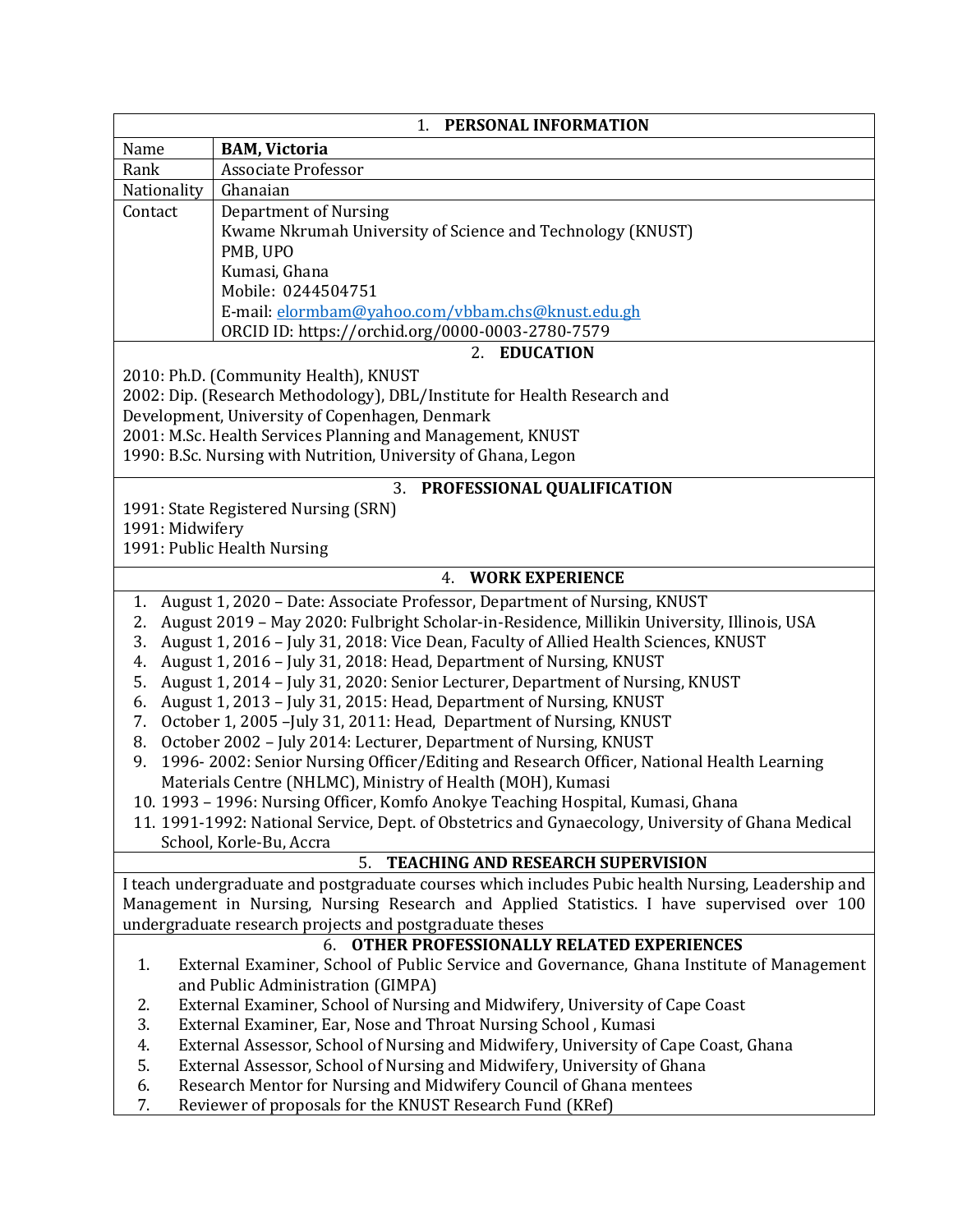- 8. Reviewer, BMC Nursing, Journal of Public Health Nursing, International Nursing Review Journal, Human Resources for Health Journal
- 9. I served as Moderator for Nursing and Midwifery Colleges, universities and university colleges e.g NMTC, Kumasi, SDA NMTC, NMTC, Agogo, St Karol Nursing School.
- 10. Member, Graduate Committee for the College of Health Sciences
- 11. Member, Committee for development of Accelerated Fellowship programme for the Ghana College of Nurses and Midwives
- 12. Assessor for the Professional Examinations of Nursing and Midwifery Council of Ghana
- 13. Member, Advisory Board, Department of Nursing Studies, Central University college (June 2011) – 2015)
- 14. I served as the chairperson for the National Accreditation Board panel to assess Nursing and Midwifery curricula in a number of Private and Public Universities, University colleges; and Nursing and Midwifery Training institutions in Ghana
- 15. Member, Governing Council of Africa Forum for Research and Education in Health (AFREHealth)

## **1. RESEARCH AND CAPACITY BUILDING PROJECTS**

1. Netherlands Initiative for Capacity Development in Higher Education (NICHE GHA269): Preparing graduates for e-health and the private sector (Colleges for nurses and midwives)  $(2016 - 2020)$ NUFFIC (KNUST Lead person)

- 2. Educational strategies and their impact on nurses' assessment and management of pain in children (2017 – 2020) Funded by KNUST (Co-PI/Supervisor)
- 3. Nurse-led Mobile Intervention to promote self-management in Type 2 Diabetics in an Urban Area in Ghana: A Randomized Controlled Trial. (July 2017 - July 2018). KNUST Research Fund (Co-PI)
- 4. Medical Education Partnership Initiative (2010 2015) Funded by National Institutes of Health (NIH). (KNUST Nursing Lead person for Emergency Nursing)
- 5. Building Stronger Universities (BSU) mentorship programme (2015)– DANIDA
- 6. DelPHE Project: Development of Paediatric Nursing Curriculum for Ghana  $(2010 2013)(DFID)$
- 7. Human Resources for Health: A Learning Grant for Capacity Strengthening in Ghana. (2009 -2010). NIH Funding
- 8. Feasibility of home nursing for the aged project (2009 2010).
- 9. Control of pregnancy-associated malaria through community involvement in rural Ghana (2004-2008), DANIDA
- 10. EPI-linked intermittent malaria treatment and iron supplementation for the control of malaria and anaemia in infants in rural Ghana: double-blind randomized controlled trial (2002 - 2005). WHO Funding.
- 11. Early versus late supervised monthly antimalaria treatment of malaria in pregnancy in Ejisu-Juaben district of Ghana: double-blind randomised controlled trial. (2000 – 2002).DANIDA Funding.

## **Publications**

- 1. **Bam, V.,** Safowaa, A., Lomotey, A. Y., & Nkansah, A. S. (2021). Nursing students' perception of medical errors: A cross-sectional study in a university. *Nursing Open*, 00, 1–9. https://doi.org/10.1002/nop2.1028
- 2. Afaya A, **Bam V**, Azongo TB, Afaya RA, Yakong VN, Kpodo GK, et al. (2021) "We are left with nothing to work with"; challenges of nurses working in the emergency unit at a secondary referral hospital: A descriptive qualitative study. PLoS ONE 16(2): e0247062. https://doi.org/ 10.1371/journal.pone.0247062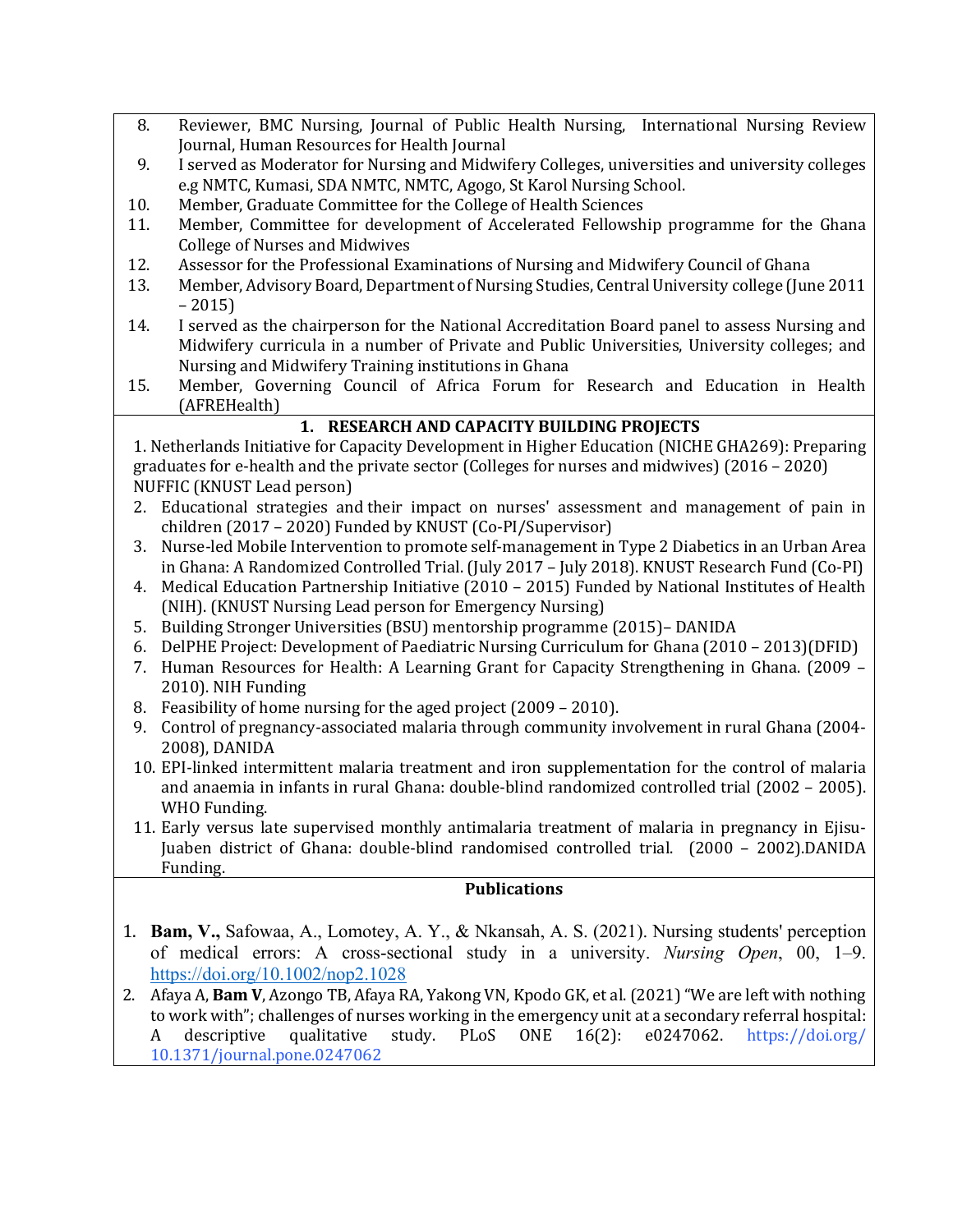- 3. Kusi Amponsah, A., Oduro, E., **Bam, V**., Joana Kyei-Dompim, J., Ahoto, C. K., Axelin, A. (2020). Dynamics on the field: a focused study on the culture and context of pediatric pain management at four Ghanaian hospitals. *BMC Pediatrics* 20:529 https://doi.org/10.1186/s12887-020-02399-w
- 4. Kusi Amponsah A, **Bam V**, Stolt M, Korhonen J, Axelin A (2020). Evaluating the content validity of two versions of an instrument used in measuring pediatric pain knowledge and attitudes in the Ghanaian context. *PLoS ONE* 15(11): e0241983. https://doi.org/10.1371/journal. pone.0241983
- 5. Afaya RA, Bam V, Azongo TB, Afaya A (2020) Knowledge of chronic complications of diabetes among persons living with type 2 diabetes mellitus in northern Ghana. *PLoS ONE* 15(10): e0241424. https://doi.org/10.1371/journal.pone.0241424
- 6. Asante, E., **Bam, V**., Kusi-Amponsah Diji, A., Lomotey, A.Y., Owusu Boateng, A., Sarfo-Kantaka, O., Ansah, E. O. (2020). Pilot mobile phone intervention in promoting Type 2 diabetes management in an urban area in Ghana: a randomised controlled trial. *The Diabetes Educator* 46 (5): 455 – 464.
- 7. Afaya R. A., **Bam V.**, Azongo T. B., Afaya A., Kusi-Amponsah A., James Mbangbe Ajusiyine J. M., Hamid T. A. (2020). Medication adherence and self-care behaviours among patients with type 2 diabetes mellitus in Ghana. *PLOS ONE* https://doi.org/10.1371/journal.pone.0237710
- 8. Kusi Amponsah, A., Kyei-Dompim, J., **Bam, V**., Kyei, E. F., Oduro, E., Ahoto, C. K., Axelin, A. (2020). Exploring the educational needs of nurses on children's pain management- A descriptive qualitative study. *Nursing Open.* 2020;00:1–9.
- 9. **Bam, V.**, Kusi Amponsah, A., Asante, E., Lomotey, A., Adade, P., Asante Akyeampong, B. (2019). Selfassessed competences of nurses in an emergency department of a tertiary hospital in Ghana. *African Journal of Emergency Medicine* https://doi.org/10.1016/j.afjem.2019.09.002.
- 10. Lomotey, A. Y., **Bam, V.,** Kusi Amponsah, A., Asante, E., Boatemaa Asante, H., Osei, J. (2019). Experiences of mothers with preterm babies at a Mother and Baby Unit of a tertiary hospital: A descriptive phenomenological study. *NursingOpen*. DOI: 10.1002/nop2.373
- 11. Budu, H. I, Abalo, E. M., **Bam, V. B.**, Osei Agyemang, D., Noi, S., Budu, F. A., Peprah, P. (2019). "I prefer a male nurse to a female nurse": patients' preference for, and satisfaction with nursing care provided by male nurses at the Komfo Anokye Teaching Hospital. BMC Nursing. 18:47 https://doi.org/10.1186/s12912-019-0369-4
- 12. Kusi Amponsah, A., Oduro E., Bam, V., Kyei-Dompim, J, Ahoto C. K, Axelin, A. (2019). Nursing students and nurses' knowledge and attitudes regarding children's pain: A comparative crosssectional study. PLoS ONE 14(10): e0223730. https://doi.org/10.1371/journal.pone.0223730
- 13. Kusi Amponsah, A., Björn, A., Bam, V., Axelin, A. (2019). The Effect of Educational Strategies targeted for Nurses on Pain Assessment and Management in Children: An Integrative Review. *Pain Management Nursing* 20: 604 - 613**.** doi.10.1016/j.pmn.2019.03.005
- 14. Budu, H. I., Abalo, E. M., **Bam, V.**, Agboado Budu, F., Peprah, P. (2019). A survey of the genesis of stress and its effect on the academic performance of midwifery students in a College in Ghana. *Midwifery* 73: 69 – 77
- 15. Ntiamoah Ofosu, D., Opoku-Okrah, C., **Bam**, V., Segbefia, S. P. (2019). Evaluation of the diagnostic value of Ret-He among Sickle Cell Disease patients with Iron Deficiency Anaemia on haematinics. *Asian Hematology Research Journal*. *1(4): 1-7, 2018*
- 16. Ofosu D.N., Opoku-Okrah C., **Bam V.**, Owusu E., Nyarko E. (2019). Level and Effect of Haemoglobin F on Sickle Cell Anaemia Among Selected Sickle Cell Disease Patients in Ashanti Region, Ghana. Afr. *J. Biomed. Res.* 22: 45- 50.
- 17. Afaya, R. A., **Bam, V.**, Apiribu, F., Agana, V. A., Afaya, A. (2018). Knowledge of Pregnant Women on Caesarean Section and their Preferred Mode of Delivery in Northern Ghana. *NUMID HORIZON* 2 (1):  $62 - 73.$
- 18. Abigail Kusi-Amponsah Diji, **Victoria Bam**, Ernest Asante, Alberta Yemotsoo Lomotey, Samuel Yeboah and Haim Acquah Owusu (2017). Challenges and predictors of exclusive breastfeeding among mothers attending the child welfare clinic at a regional hospital in Ghana: a descriptive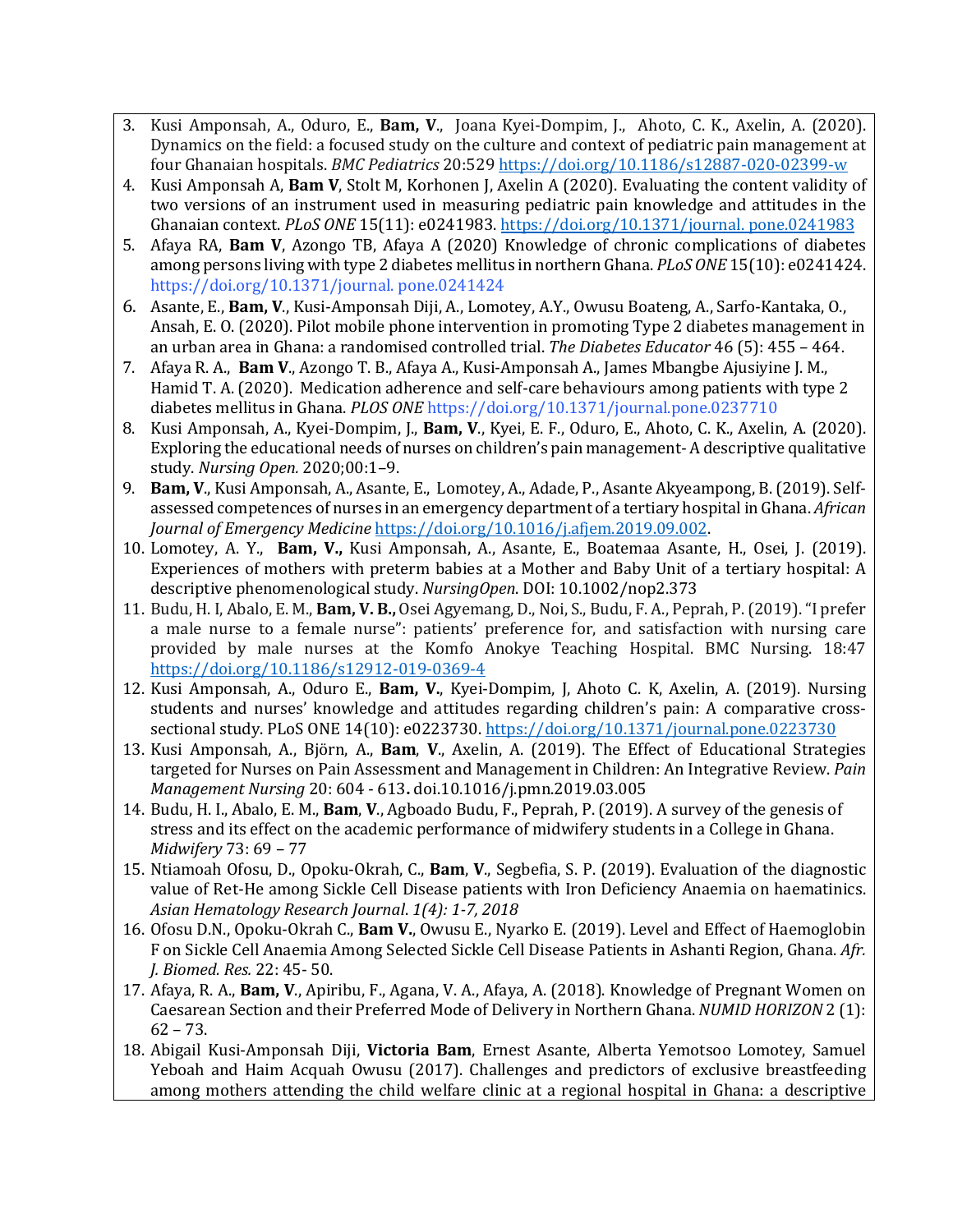cross-sectional study. *International Breastfeeding Journal* (2017) 12:13 DOI 10.1186/s13006-017- 0104-2

- 19. Sue Anne Bell, Victoria Bam, Emmanuel Acheampong (2015). Developments in emergency nursing education in Ghana. *Emergency Nurse* 23 (8): 18 - 21.
- 20. **Bam, V**., Bell, S. (2015). Emergency Nursing in Ghana: Outcomes after a five year pilot programme. *Annals of Global Health 81 (1): 15.*
- 21. **Bam, V. B.**, Oppong, G. A., Ibitoye, M. B. (2014). Stress and coping mechanisms of nursing students during clinical practice in Ghana. *Journal of Science and Technology*, August 2014. 34 (2): 50 - 59
- 22. Bell, S. A., Oteng, R., Redman, R., Lapham, J., **Bam, V**., Dzomeku V., Yakubu, J., Tagoe, N., Donkor, P. (2014). Development of an emergency nursing training curriculum in Ghana. *International Emergency Nursing 22: 202 – 207.*
- 23. Bell, S. A., Bam, V. Rominski, S., Mould-Millman, N-K., Brysiewicz, P. (2014). Development of a trauma care assessment instrument for emergency nurses in West Africa. www.thelancet.com/lancetgh, May 10, 2014.
- 24. Oteng, R., Oduro, G., Bell, S. A., Kowalenko, T., **Bam**, V., Tagoe, N., Donkor, P. (2013). Emergency Medicine in Ghana. *African Health* 35(4): 31 - 32
- 25. Sue Anne Bell, Sarah Rominski, **Victoria Bam**, Ernestina Donkor, Jody Lori (2013). Analysis of nursing education in Ghana: Priorities for scaling-up the nursing workforce. *Nursing and Health Sciences* 15 (4).
- 26. Owiredu, W.K.B.A., Adamu, M.S., Amidu, N., Woode, E., **Bam, V.,** Plange-Rhule, J., Opoku-Okrah,C. (2008). Obesity and Cardiovascular Risk factors in a Pentecostal population in Kumasi-Ghana. .*Journal of Medical Sciences* 8 (8): 682 - 690
- 27. **Bam V.,** David K., Odoi A., Essegbey I., Petersen E., & Browne E. (2005). Control of Malaria in Pregnancy in Ghana: from Research to Policy. *Acta Tropica*, Supplementary 95S, S462-S463.
- 28. Browne E., Bam V., Agyei-Baffour P., Boateng S., Sawyerr P., Mensah C., &Agyei S. (2005). Intermittent malaria treatment and Iron supplementation for control of malaria and anaemia ininfants in the forest belt of Ghana: A randomized trial. *Acta Tropica*, Supplementary 95S, S126.
- 29. Michael F. Ofori, Trine Staalsoe, **Victoria Bam**, Maja Lundquist, Kim P. David, Edmund N. L. Browne, Bartholomew D. Akanmori, and Lars Hviid. (2003). Expression of Variant Surface Antigens by *Plasmodium falciparum* parasites in the peripheral blood of clinically immune pregnant women indicates ongoing placental infection. *INFECTION AND IMMUNITY* 71 (3): 1584-1586.
- 30. **Bam, V**. (2001). Malaria. In: NHLMC (National Health Learning Materials Centre) HRDD (Human Resource Development Division)/Ministry of Health, Ghana. A Manual on control of communicable diseases. (Pp. 28 - 38). Accra, Ghana. The City Printers Ltd.

| Awards          | Fulbright Scholar-in-Residence (August 2019 - May 2020)<br>1.                            |
|-----------------|------------------------------------------------------------------------------------------|
|                 | KNUST Excellence Award, Best Senior Member (Service and Innovation) -2018<br>2.          |
|                 | Best Worker, Senior member category, Faculty of Allied Health Sciences, College of<br>3. |
|                 | Health Sciences, KNUST, 2011                                                             |
|                 | Leadership in development of Emergency Nursing in Ghana, Ghana Emergency<br>4.           |
|                 | Medicine Collaborative (Ghana-Michigan Collaboration)                                    |
| <b>Research</b> | <b>Public Health interventions</b>                                                       |
| interests       | Maternal and Childhealth                                                                 |
|                 | Pain management                                                                          |
|                 | Diabetes Management                                                                      |
|                 | <b>Emergency Care</b>                                                                    |
|                 | <b>MEMBERSHIP OF PROFESSIONAL BODIES</b>                                                 |
|                 | Fellow, Ghana College of Nurses and Midwives                                             |
| 2.              | Fellow, West African College of Nursing                                                  |
| 3.              | African Federation for Emergency Medicine (AFEM)                                         |
| 4.              | University Teachers' Association of Ghana (UTAG)                                         |